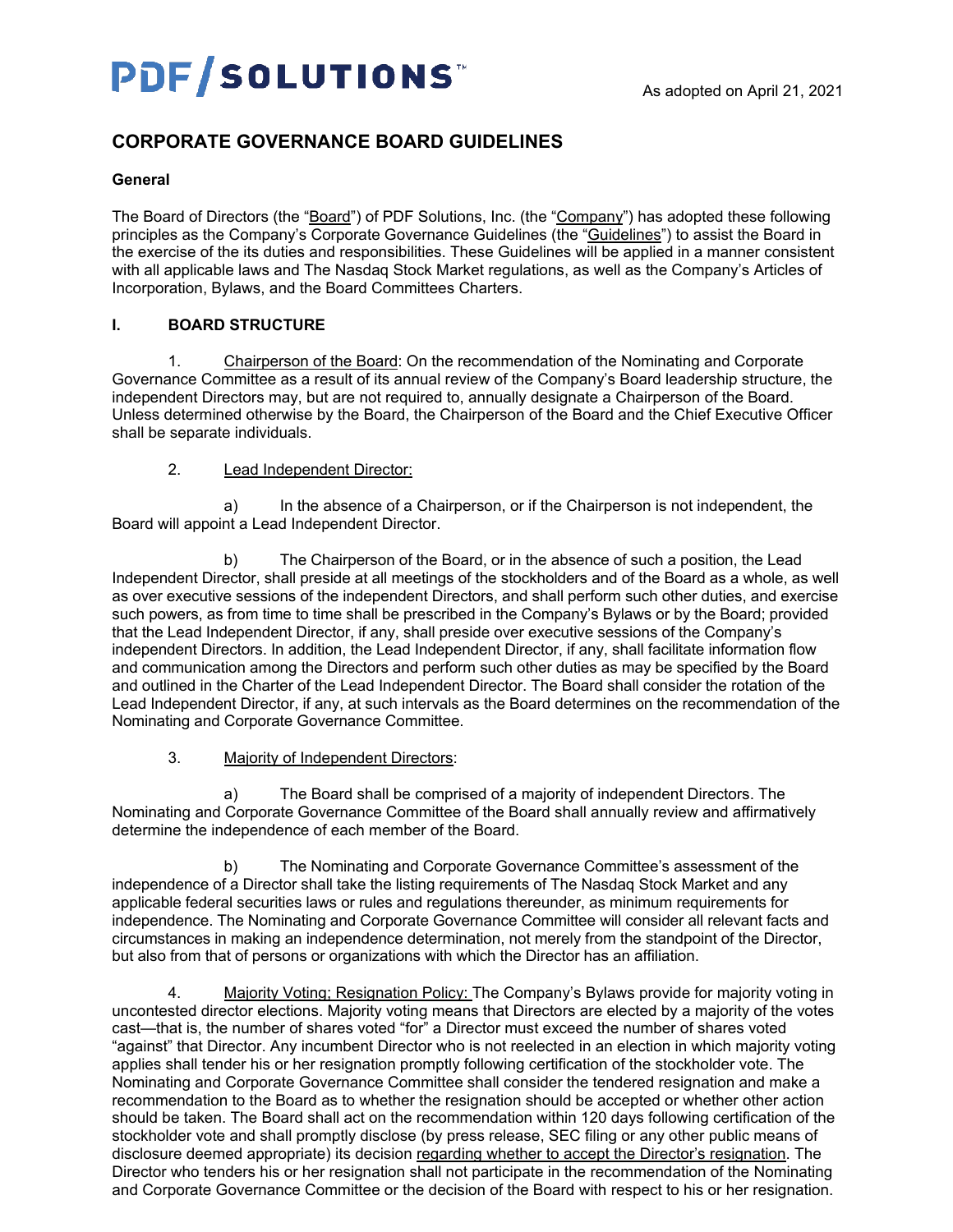5. Board Size: It is the policy of the Company that the number of Directors not exceed a number that can function efficiently as a body.

#### 6. Process for Director Selection:

a) The Nominating and Corporate Governance Committee shall periodically consider and make recommendations to the Board concerning the appropriate size and needs of the Board. The Nominating and Corporate Governance Committee considers candidates to fill new positions created by increases in the size of the Board and vacancies that occur by resignation, by retirement or for any other reason as well as candidates to fill newly created directorships. Directors may also, to the extent required by the securities laws and according to the process set forth in the Company's Bylaws, be nominated by stockholders of the Company.

b) Candidates considered by the Nominating and Corporate Governance Committee shall also be considered by other Directors, based on the recommendation of the Nominating and Corporate Governance Committee, and final approval of a candidate shall be determined by the full Board. Recommendations for Directors received from stockholders will be evaluated in accordance with the criteria set forth above.

7. Director Selection Criteria: The Nominating and Corporate Governance Committee shall develop policies and procedures relating to the process for identifying and evaluating Director candidates, including minimum qualifications and other factors it considers appropriate, which factors may include:

a) Personal characteristics, including demonstrated sound judgment and critical temperament;

b) Expertise that is useful to the Company and complementary to the background and experience of other Board members, taking into consideration the diversity of experience, background, race, gender, nationality and business acumen of other Board members.

c) The extent to which a candidate would fill a present or anticipated need on the

Board;

d) The ability of the candidate to devote sufficient time to the affairs of the

Company;

e) Commitment to serve on the Board for several years to develop knowledge about the Company's business;

f) Willingness to represent the best interests of all Company stockholders and objectively evaluate management performance.

A Director's qualifications in light of these factors shall be considered at least each time the Director is renominated for election to the Board.

8. Director Service on Other Public Boards: Ordinarily, Directors should not serve on more than three other boards of public companies in addition to the Company's Board.

9. Significant Change in Personal Circumstances and Other Matters.

a) The Board does not believe that Directors who experience a significant change in their personal circumstances, including a change in their principal employment, should necessarily leave the Board. A director who experiences a significant change in his or her principal business, professional position, employment or responsibility must tender his or her resignation from the Board, which resignation may be accepted or rejected by the Board in its sole discretion. The Nominating and Corporate Governance Committee shall consider the resignation and recommend to the Board the action to be taken. Management Directors must offer their resignation from the Board upon their resignation, removal or retirement as an officer of the Company.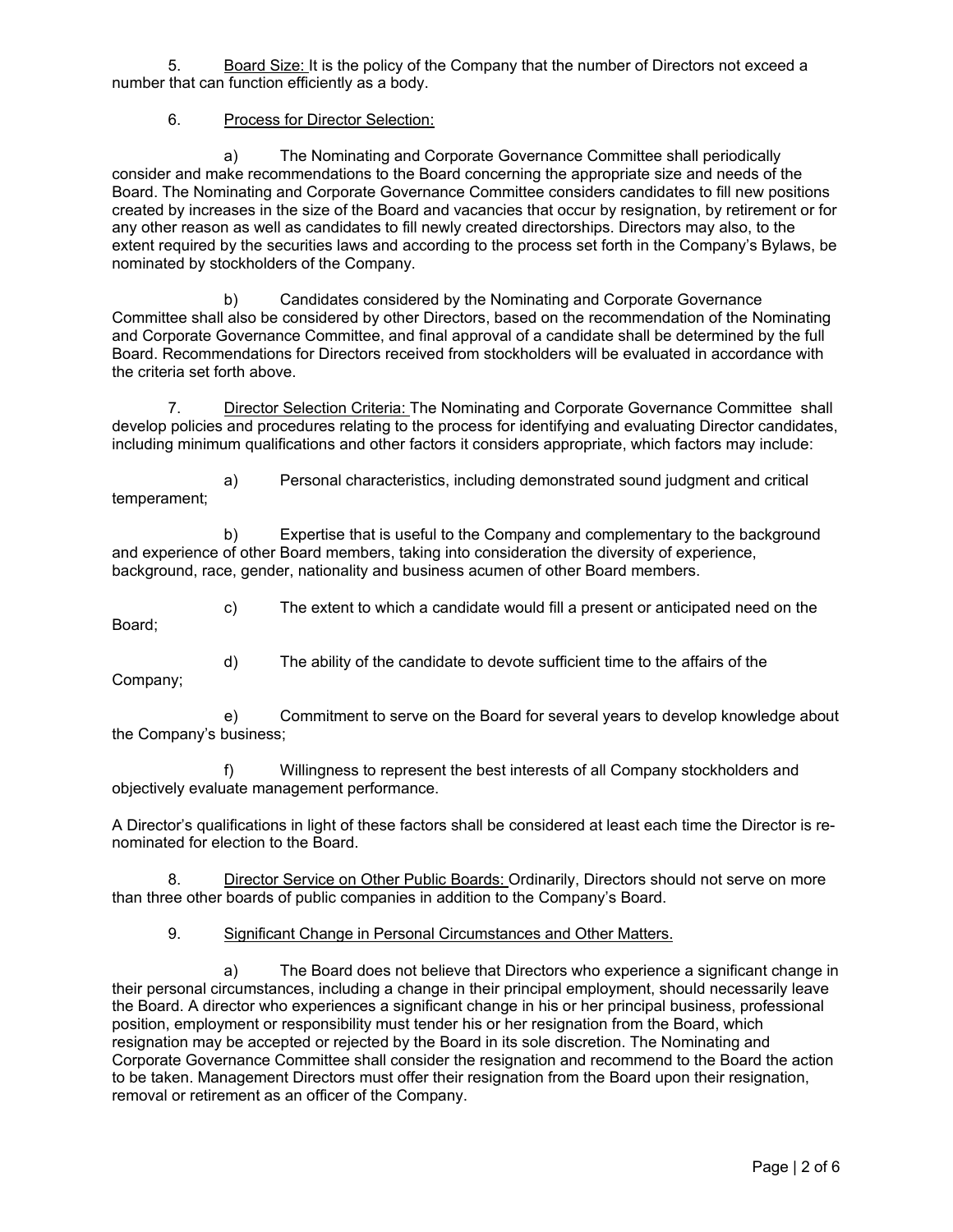b) A Director shall promptly notify the Chairperson of the Board and the Corporate Secretary in the event of any change or anticipated change in his or her affiliations, activities or professional or personal circumstances that (i) may create a conflict or potential conflict of interest, (ii) may trigger any Company reporting obligation, (iii) may result in the Director engaging in significant political activity (such as participating in a visible leadership position in a political campaign, running for office or accepting an elected or appointed political office), (iv) has the potential to cause embarrassment, negative publicity or reputational harm to the Company or the Director, and/or (v) could result in a possible inconsistency with the Company's policies or values. The Nominating and Corporate Governance Committee shall then review the appropriateness of that Director's continued service on the Board in light of the new circumstances and make a recommendation to the Board as to whether the resignation should be accepted.

10. Retirement Age and Tenure Policy: Directors are elected by class, with Directors in each class serving for a term of three years. The Board does not believe it should limit the number of terms an individual may serve as a Director or that a fixed retirement age for Directors is appropriate. Directors who have served on the Board for an extended time period are often able to provide valuable contributions and insight into the Company's operations based on their experience with, and understanding of, the Company's business, history and objectives. The Board does not believe that a Director should automatically be re-nominated. The Board and Committee self-evaluation processes are important determinants for continuing service.

## 11. Director Orientation and Continuing Education:

a) Each new Director shall, within six months of his or her election to the Board, attend a briefing session with senior management on the Company's strategic plans, its financial statements, and its key policies and practices, and have the opportunity to visit Company facilities. Sitting Directors may also participate in such orientation programs.

b) The Company offers continuing education programs in conjunction with scheduled Board meetings to assist the Directors in maintaining the necessary level of expertise to perform their responsibilities and to continue to develop the Directors' knowledge of the Company and its operations. The continuing education program offered by the Company includes the review of materials, meetings with key management and visits to Company facilities. The Company encourages Directors to attend continuing education programs, participate in professional associations and subscribe to appropriate publications.

#### **II. BOARD OVERSIGHT FUNCTIONS**

1. Succession Planning: The Board is responsible for planning for succession of the position of Chief Executive Officer as well as certain other senior management positions, and for developing plans for interim succession in the event of an unexpected occurrence. To assist the Board, the Chief Executive Officer shall annually provide the Board with an assessment of other senior managers and their potential to succeed him or her. He or she shall also provide the Board with an assessment of persons considered potential successors to certain senior management positions.

2. Review of Chief Executive Officer Performance: The Compensation and Human Capital Management Committee is responsible for setting annual and long-term performance goals for the Chief Executive Officer and for evaluating his or her performance against such goals. The Compensation and Human Capital Management Committee meets annually with the Chief Executive Officer to receive his or her recommendations concerning such goals. Both the goals and the evaluation are submitted for consideration by the independent Directors at a meeting or executive session of that group. The Committee then meets with the Chief Executive Officer to evaluate his or her performance against such goals. The Compensation and Human Capital Management Committee, together with the Chairperson (if the Chairperson is a non-employee Director) or the Lead Independent Director, as applicable and such other Directors as they deem appropriate, then communicates the content and results of that evaluation to the Chief Executive Officer, including performance measured against the goal set.

3. Senior Management Performance Goals: The Compensation and Human Capital Management Committee is also responsible for setting annual and long-term performance goals and compensation for the direct reports to the Chief Executive Officer. These decisions are approved or ratified by action of the independent Directors at a meeting or executive session of that group.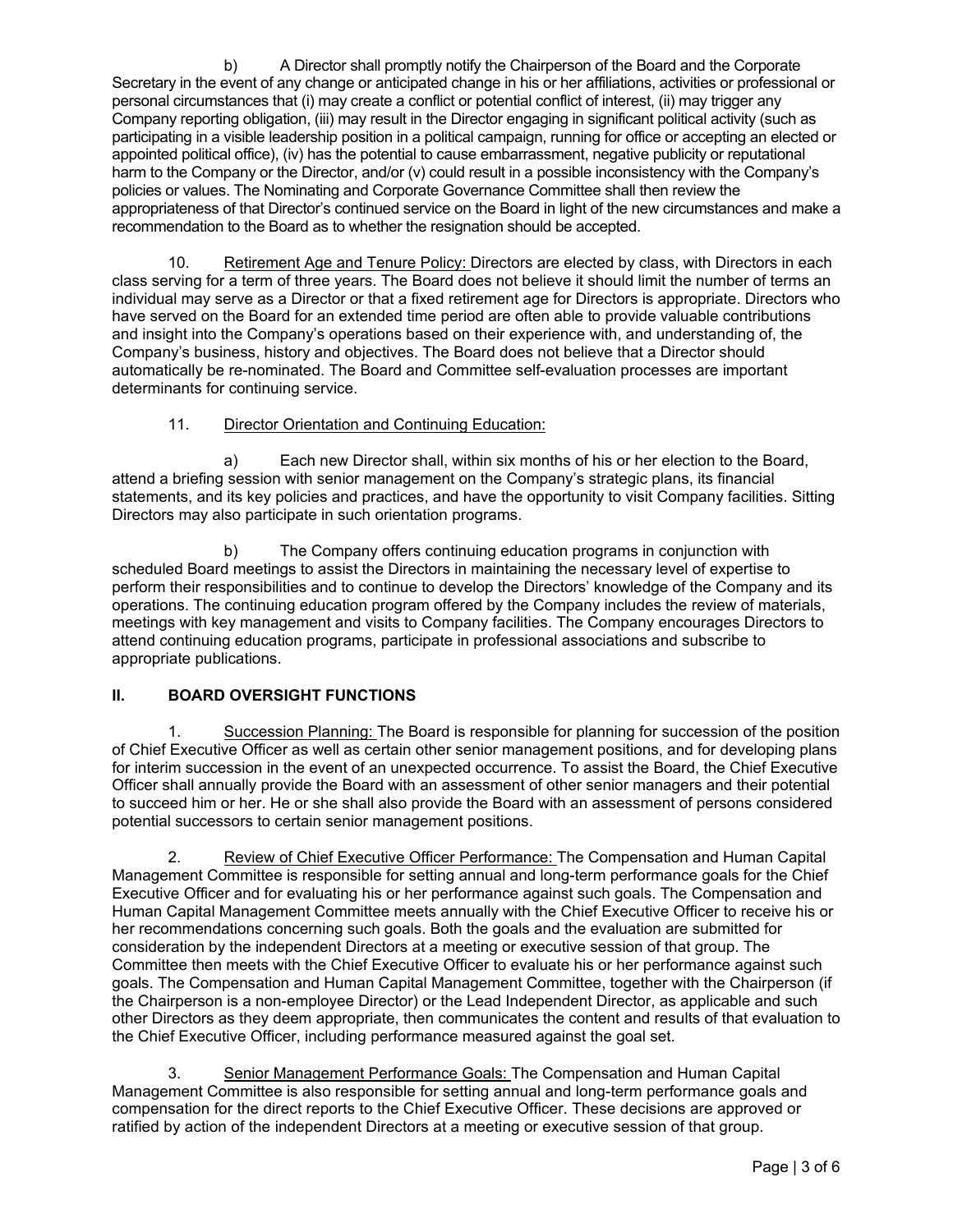4. Director Access to Corporate and Independent Advisors: Board members may consult with independent legal, financial, accounting and other advisors to assist in their duties to the Company and its stockholders.

#### **III. BOARD MEETINGS**

1. Meeting Attendance: Directors are expected to attend Board meetings and meetings of the committees on which they serve. Each Director is also encouraged and expected to attend the Company's annual meeting of stockholders unless an emergency prevents them from doing so.

2. Agenda: The Chief Executive Officer, with approval from the Chairperson of the Board (if the Chairperson is a non-employee Director) or the Lead Independent Director, as applicable, shall set the agenda for Board meetings with the understanding that the Board is responsible for providing suggestions for agenda items that are aligned with the advisory and monitoring functions of the Board. Agenda items that fall within the scope of responsibilities of a Board Committee are reviewed with the chair of that Committee. Any member of the Board may request that an item be included on the agenda.

3. Advance Distribution of Materials; Review by Directors: Information that is relevant to the Board's understanding of matters to be discussed at an upcoming Board meeting should be distributed to the members of the Board sufficiently in advance of meetings to permit meaningful review. Advance information materials should generally be kept as concise as possible while giving Directors sufficient information to make informed decisions. Board members should review materials provided to them prior to Board meetings and arrive at such meetings prepared to discuss the issues presented.

4. Board Meetings: At the invitation of the Board, members of senior management and other employees recommended by the Chief Executive Officer shall attend Board meetings or portions thereof for the purpose of participating in discussions. Generally, presentations of matters to be considered by the Board are made by the manager responsible for that area of the Company's operations.

5. Executive Sessions: Executive sessions or meetings of non-employee Directors without management present are held regularly (at least two times a year) to review the report of the independent registered public accounting firm, the criteria upon which the performance of the Chief Executive Officer and other senior managers is based, the performance of the Chief Executive Officer against such criteria, the compensation of the Chief Executive Officer and other senior managers, and any other relevant matters. Meetings are held from time to time with the Chief Executive Officer for a general discussion of relevant subjects.

#### **IV. COMMITTEES OF THE BOARD**

1. Number and Types of Committees: It is the general policy of the Company that all major decisions be considered by the Board as a whole. As a consequence, the Committee structure of the Board is limited to those Committees considered to be basic to, or required or appropriate for, the operation of the Company. The Board has established the following three standing committees:

- a) Audit Committee;
- b) Compensation and Human Capital Management Committee; and
- c) Nominating and Corporate Governance Committee.

2. Independent Directors on Certain Committee: The Audit Committee, Compensation and Human Capital Management Committee and Nominating and Corporate Governance Committee are made up of only independent Directors, as defined under applicable laws and regulations. In addition to the requirement that a majority of the Board satisfy the Board's independence standards, as described above under the heading Director Independence, members of the Audit Committee must also satisfy an additional independence standard. Specifically, they may not accept directly or indirectly any consulting, advisory or other compensatory fee from the Company or any of its subsidiaries other than their Director compensation from the Company. As a matter of policy, the Board also will apply a separate and heightened independence standard to members of both the Compensation and Human Capital Management Committee or the Nominating and Corporate Governance Committee. No member of either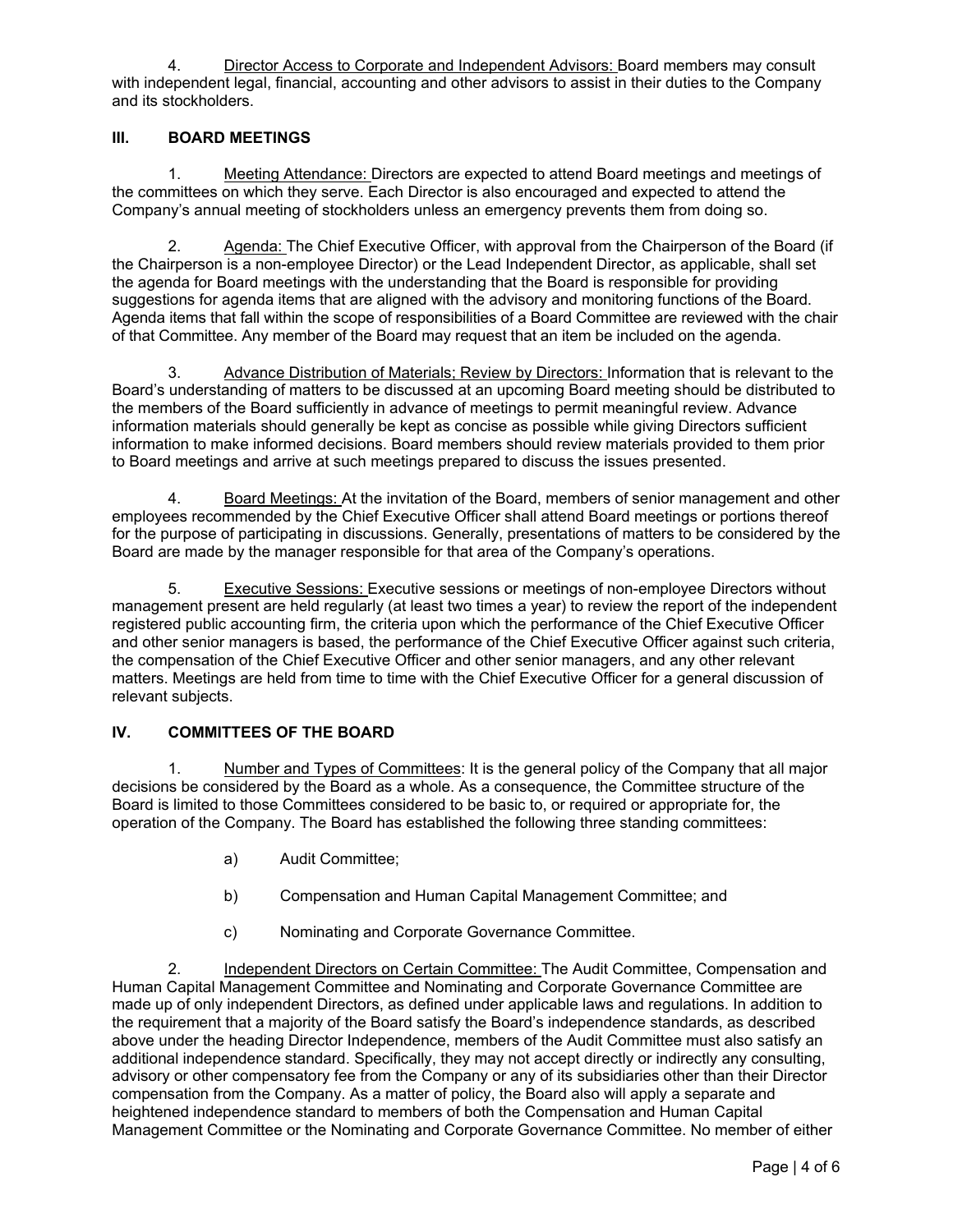Committee may be a partner, member or principal of a law firm, accounting firm or investment banking firm that has received consulting or advisory fees from the Company or any of its subsidiaries at any time during the Company's last three fiscal years, or which the Company proposes to retain during the Company's next fiscal year.

3. Assignment and Rotation of Committee Chair and Membership: The members and chairs of the Committees shall be recommended to the Board by the Nominating and Corporate Governance Committee. The Board shall consider the rotation of committee assignments and of committee Chairs at such intervals as the Board determines on the recommendation of the Nominating and Corporate Governance Committee. Consideration of rotation shall seek to balance the benefits derived from continuity and experience, on the one hand, and the benefits derived from gaining fresh perspectives and enhancing Directors' understanding of different aspects of the Company's business and enabling functions.

4. Committee Reports: Reports of committee meetings are to be submitted to the full Board, subsequent to each committee meeting.

# **V. COMMITTEE FUNCTIONS**

1. Meeting Conduct: The frequency, length and agenda of meetings of each of the Committees are determined by the chair of the Committee. Sufficient time to consider the agenda items is provided. Materials related to agenda items are provided to the Committee members sufficiently in advance of the meeting where necessary to allow the members to prepare for discussion of the items at the meeting.

2. Committee Meetings: At the invitation of any of the Committees, members of senior management and other employees recommended by the Chief Executive Officer shall attend Committee meetings or portions thereof for the purpose of participating in discussions. Generally, presentations of matters to be considered by the Committee are made by the manager responsible for that area of the Company's operations.

3. Scope of Responsibilities: The responsibilities of each of the Committees are determined by the Board from time to time.

#### **VI. BOARD EVALUATION, DIRECTOR COMPENSATION AND STOCK OWNERSHIP**

#### 1. Board and Committee Self-Evaluation:

a) The Board (under the supervision of the Nominating and Corporate Governance Committee) and each Committee will conduct a self-evaluation of their performance at least annually.

b) The Nominating and Corporate Governance Committee is responsible for developing and overseeing an annual self-evaluation process for the performance of the Board, Board Committees and individual Directors. The Nominating and Corporate Governance Committee is also responsible for assessing the effectiveness of the process used.

2. Director Compensation: The Company's policy is to compensate its Directors competitively relative to comparable companies, and, to the extent permitted under applicable securities laws, to provide additional compensation for members of Committees for their services in those positions. The Compensation and Human Capital Management Committee shall periodically review the Director compensation levels and practices, and will recommend, from time to time, changes in such compensation levels and practices to the Board.

3. Stock Ownership Requirement: The Board believes that an ownership stake in the Company strengthens the alignment of interests between Directors and stockholders. Accordingly, each non-employee Director should own common stock (or equivalents) having a value of at least five times the Director's annual retainer fee, within three years of becoming a Director, which shall be maintained through the Director's term of service. In the event that the annual retainer fee is increased, Directors will have one year to meet the new ownership guidelines. The Board will evaluate whether exceptions should be made for any Director on whom this guideline would impose a financial hardship. For purposes of satisfying these